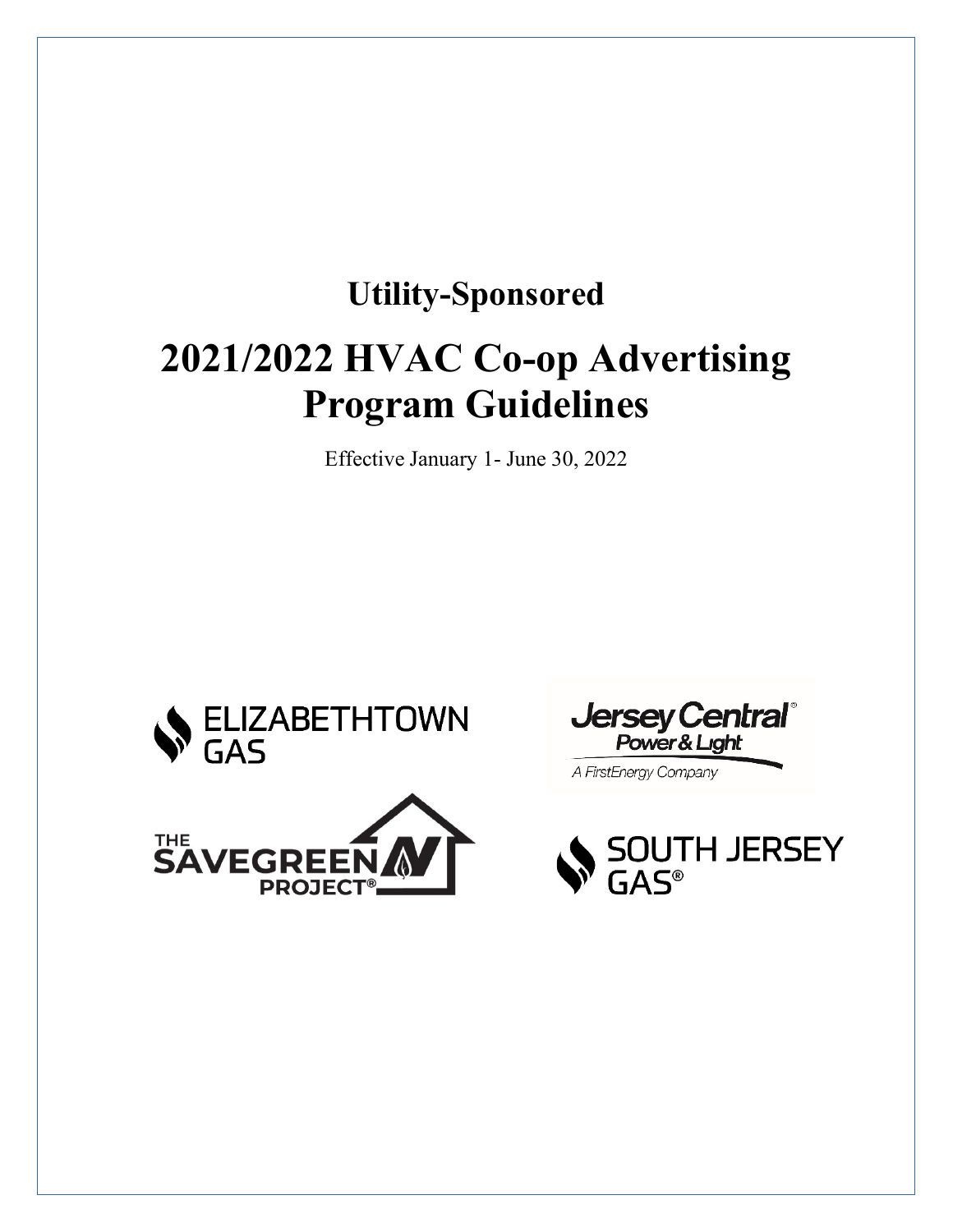### **TABLE OF CONTENTS**

| 3     | <b>Introduction</b>                               |
|-------|---------------------------------------------------|
|       |                                                   |
|       | <b>Funding Levels</b>                             |
|       |                                                   |
|       | <b>Pre-approval Process</b>                       |
|       |                                                   |
| $5-6$ | <b>Advertising Requirements</b>                   |
|       |                                                   |
| 7     | <b>Reimbursement Process</b>                      |
|       |                                                   |
| $8-9$ | <b>HVAC Co-op Advertising Program Application</b> |
|       |                                                   |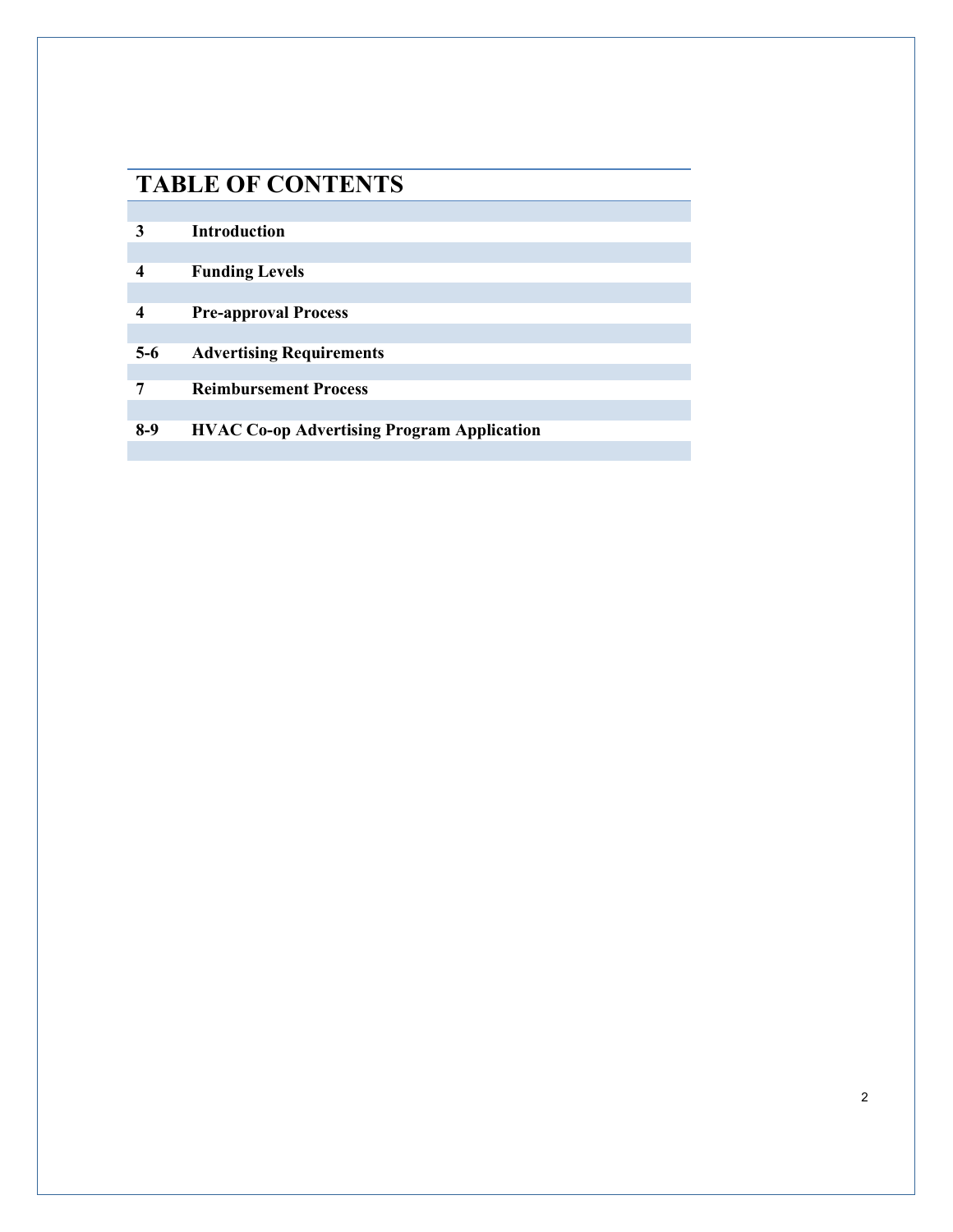## **HVAC Cooperative (Co-op) Program Advertising Guidelines**

Effective January 1- June 30, 2022

#### **INTRODUCTION**

**Elizabethtown Gas (ETG), Jersey Central Power & Light (JCPL)**, **New Jersey Natural Gas (NJNG),** and **South Jersey Gas (SJG) -** ("the Utilities") are pleased to offer HVAC contractors participating in the HVAC financing program the opportunity to participate in the HVAC Co-op Advertising Program. The Program offers contractors financial incentives for promoting the HVAC Energy Efficiency program.

Participating Contractors may apply for co-op advertising incentives when the following conditions are met:

- Contractor is an approved Participating Contractor and is in good standing with the Utility(s);
- Funds allocated to the co-op program are available and the contractor cap has not been exceeded (details below);
- Advertising materials are approved in advance by the Utility(s).

Individual utilities are responsible for approving co-op submissions. The HVAC Co-op Advertising Program includes federal standards for ENERGY STAR certified products and services, the Utility HVAC program requirements, and these guidelines.

At no time, may it be implied that the Utilities, or ENERGY STAR®, endorses, certifies, or verifies your company, products, or services.

Co-op advertising incentives will not be provided if the advertising materials are not pre-approved by the Utility(s) prior to deployment. Advertising submissions will not be approved if the material contains a claim, exaggeration, or representation that is not substantiated or cannot be supported. Materials may not utilize references to "cash" phrases, e.g., "cash rebates", "cash back", etc."

Additionally, umbrella or parent companies may benefit from co-op advertising incentives on behalf of its subsidiary companies, divisions, etc.; however, entities under the same umbrella or parent company count as one company and will follow the per contractor incentive limits detailed below.

#### **FUNDING LEVELS**

Approved advertising submissions are eligible for 25% of the advertising cost, up to \$15,000 per contractor, per year (January 1 - June 30, 2022), regardless of whether there is one or more utility included. Maximum contractor reimbursement is \$15,000 and contingent on funds availability.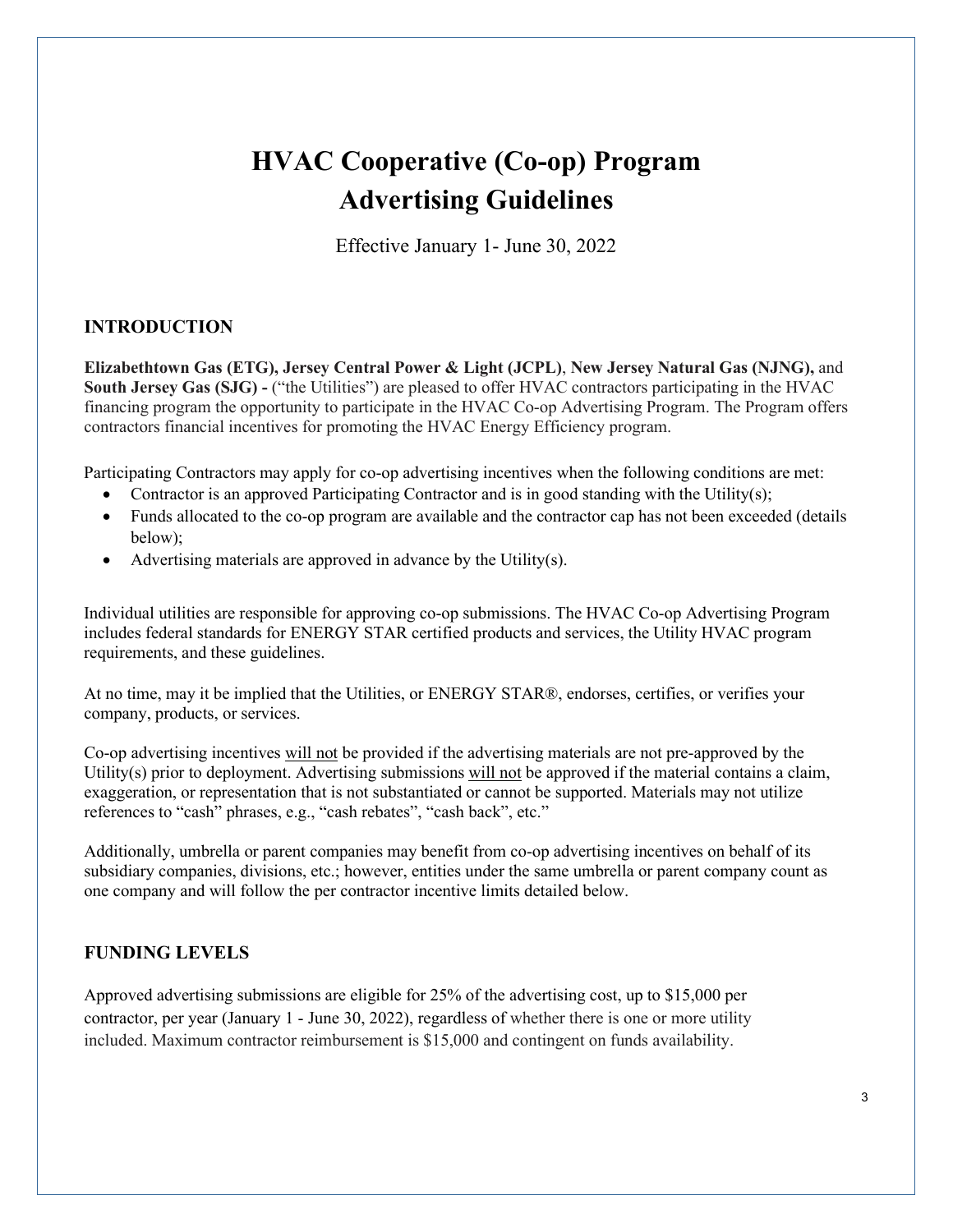#### **PRE-APPROVAL SUBMISSION PROCESS**

**All requests for co-op funding must be pre-approved to be eligible for reimbursement**. Applications and advertising for the HVAC Co-op Advertising Program must be submitted and approved each program year.

**Step 1 (Pre-approval):** Complete Part 1 of the HVAC Co-op Advertising Program Application (last two pages of this document) and email it together with the proposed creative materials to the Utility contact(s) listed below. Email the Utility contact(s) where co-op funds are being requested and include the **subject line: HVAC Co-op Advertising Approval Request** at least 30 business days prior to your advertising deadline to allow for potential required revisions. Please see Acceptable Marketing Tactics section below for participation in the co-op program.



Utility(s) will review all submissions within 12 business days and respond by email with a pre-approval or required edits. Edited materials must be re-submitted for final pre-approval. You will receive an email confirmation when the materials are pre-approved. If corrections are required, you will receive an email identifying the edits necessary to bring the materials into compliance. The materials must be re-submitted for final approval and should also be resubmitted for approval whenever a change is made. You will be notified by email when the materials are approved.

**Step 2 (Reimbursement):** Complete Part 2 of the HVAC Co-op Advertising Program Application (last page of this document) and email together with the HVAC Co-op Advertising Program Package items detailed under Reimbursement Process to the Utility contact(s) listed in the chart above.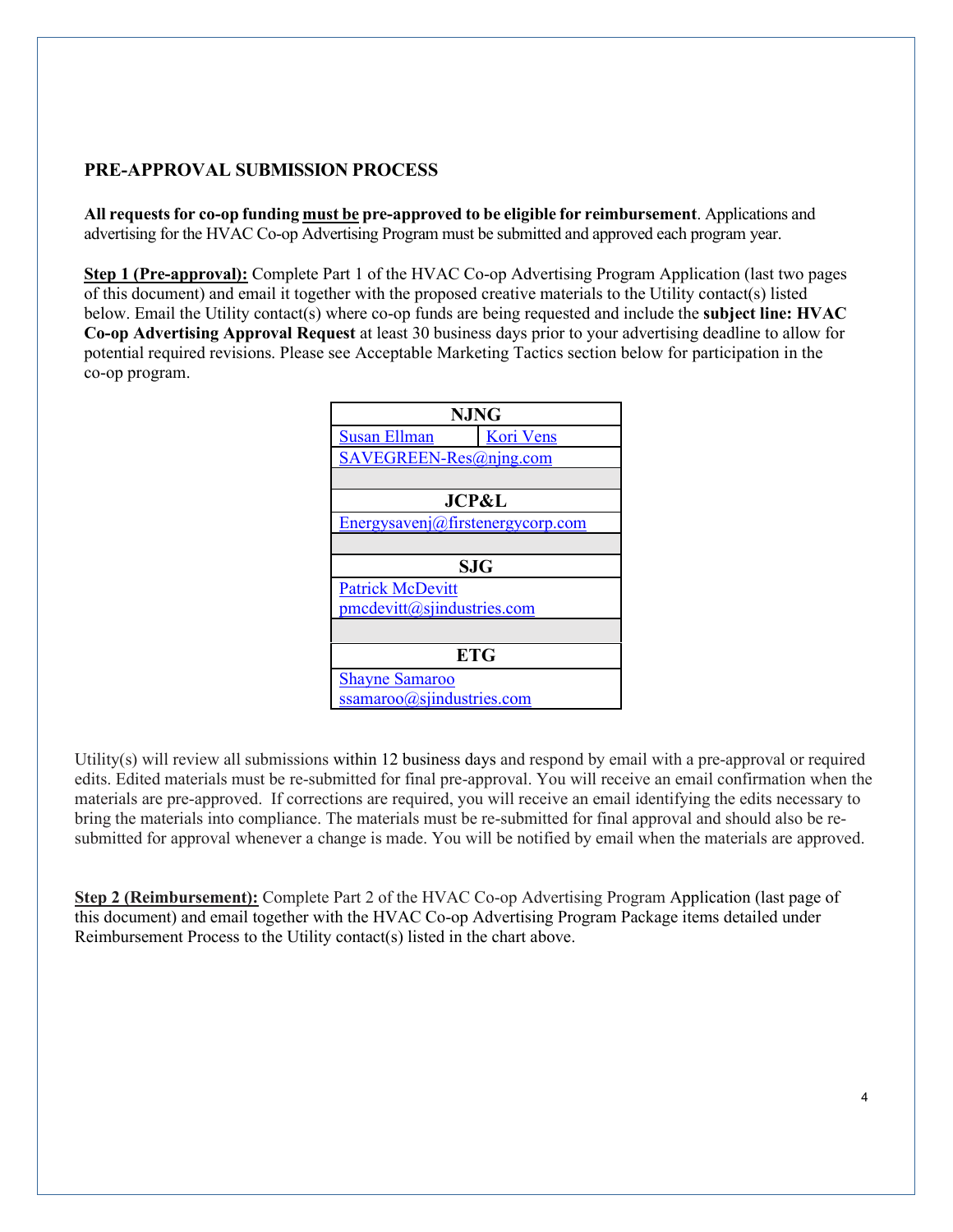#### **ADVERTISING REQUIREMENTS**

Co-op program utility logo(s) must be included and at least equal to the size of the contractor logo. Please contact Utility(s) for logo files.

In addition:

- Include in your advertising message: The HVAC Financing program is brought to you by the Utilities and does not endorse any one particular contractor. Information can be found at the Utility websites. (There is no size requirement; however, it should be legible.)
- An explanation must be included in a footnote when combining rebates from various sources, e.g., "Up to \$1,500 in rebates, including up to \$500 in Utility rebates and \$1,000 in manufacturer rebates".
- Advertising materials must **primarily** promote HVAC and include Financing and Rebate options in text and graphics.
- If your advertising directs consumers to your company website, the website must include clear information about the Utility(s) HVAC program and a link to the utility website(s).
- When ENERGY STAR<sup>®</sup> is included, ENERGY STAR Brand Guidelines must be followed. The registered symbol (®) must be used at the first mention of ENERGY STAR. The symbol is not required in subsequent references. Make sure the ® is superscripted, i.e., ENERGY STAR® and always present ENERGY STAR in all caps. When using the ENERGY STAR registered trademark in ANY advertising, it must always comply with the national ENERGY STAR program requirements available at: [www.energystar.gov/index.cfm?fuseaction=logos.showLogin.](http://www.energystar.gov/index.cfm?fuseaction=logos.showLogin)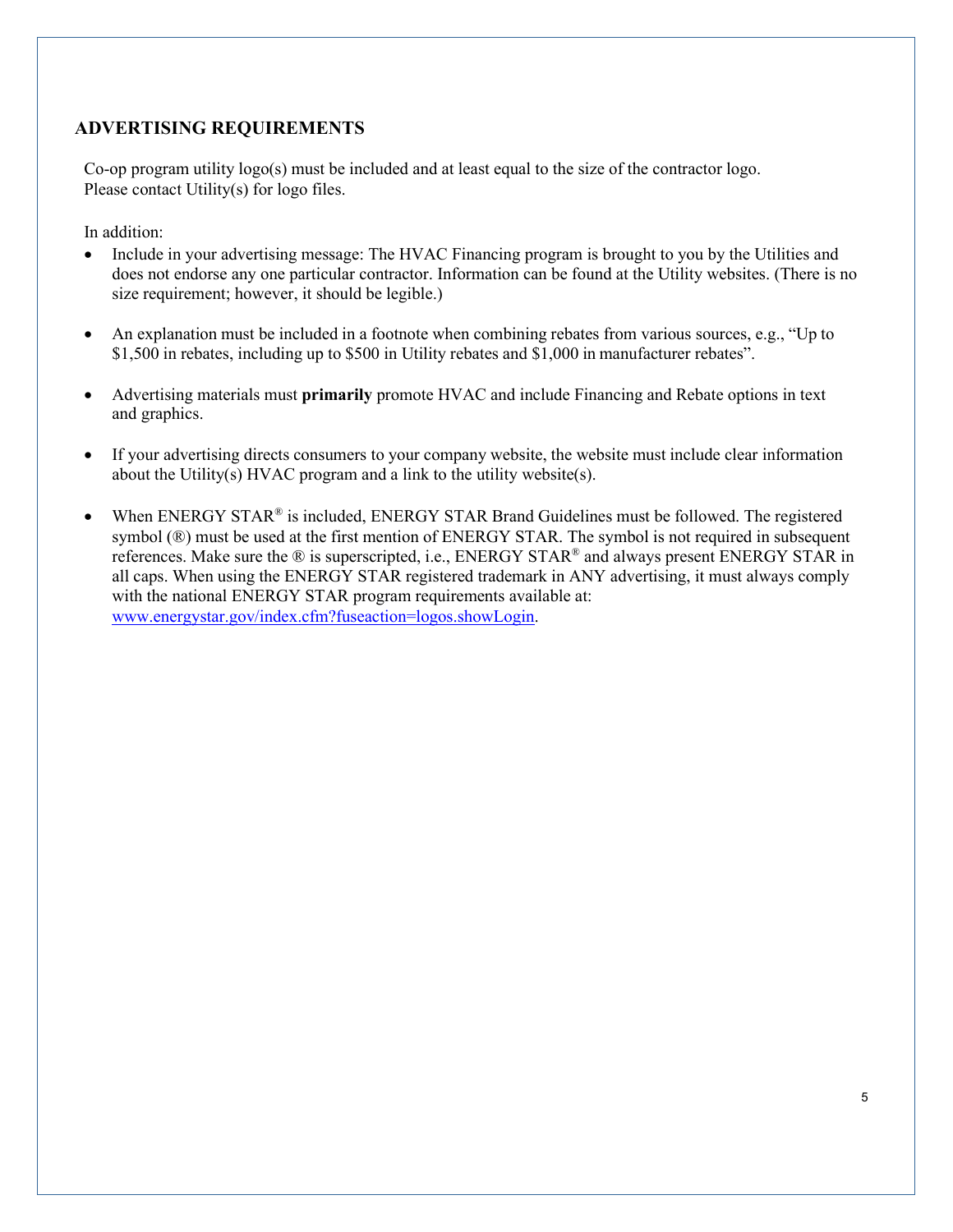#### **ACCEPTED ADVERTISING TACTICS – The HVAC Co-op Program is exclusive to the following tactics.**

#### **RADIO**

• Contractor must submit radio buy plan to show that radio spots will air predominantly in the utility territory that is funding the co-op marketing.

#### **PRINT (NEWSPAPER, MAGAZINE, NEWSLETTER)**

- See Advertising Requirements noted above.
- Utility(s) logo must be the same size as the contractor logo.
- Multi-page pieces (e.g. newsletter), must include HVAC Financing program messaging on all sides. The overall theme of the multi-page piece must include energy efficiency related topics.

#### **DIRECT MAIL**

- See Advertising Requirements noted above.
- Eligible co-op expenses include: third-party printing, fulfillment, postage, mailing list rentals or list purchases. Creative design or agency costs are not eligible. All costs should be itemized separately.
- Utility(s) logo must be the same size as the contractor logo.

#### **WEB BANNER**

- See Advertising Requirements noted above.
- Utility(s) logo must be the same size as the contractor logo.
- Web banners are paid digital marketing on external websites and not the contractor website.
- Messaging highlighting the HVAC Financing program should be featured.
- As noted above, your company website must include clear information about the utilities' HVAC program and a link to the utility website(s)

#### **SOCIAL MEDIA**

- See Advertising Requirements noted above.
- Messaging highlighting the HVAC Financing program should be featured.

The following items are **not eligible** for co-op reimbursement: billboards/out of home, creative design or agency costs, agency commissions, trade show costs, stationery, business cards, letterhead, brochures (that are not utilized as part of a direct mail campaign), apparel, vehicle wraps, decals, internal websites, promotional items, sponsorships, and sales tax. Advertising related to multifamily projects are **not eligible**.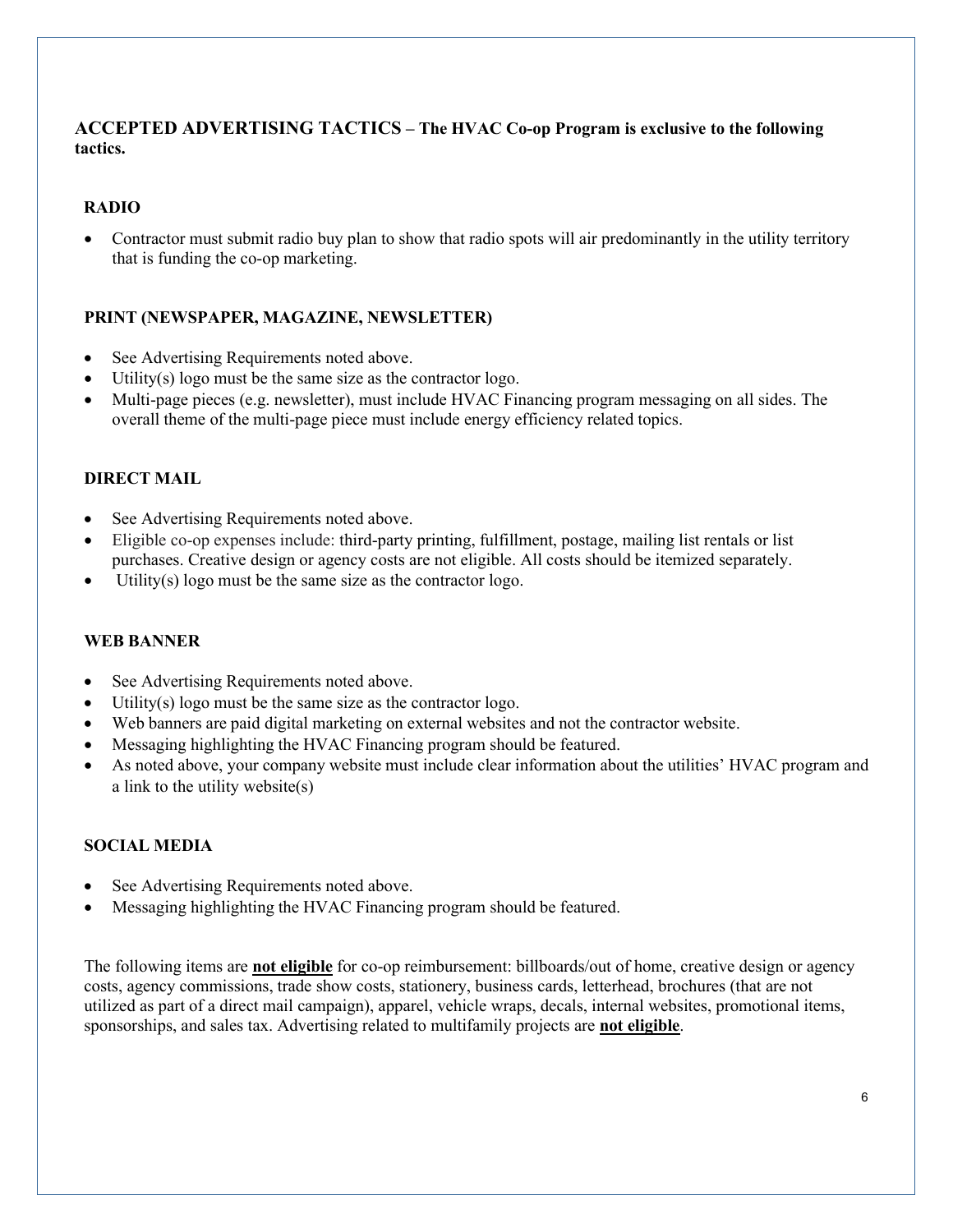#### **REIMBURSEMENT PROCESS**

Pre-approved advertising submissions are eligible for 25% of the advertising cost, up to \$15,000 per contractor, per year (January 1 - June 30, 2022), regardless of whether there is one or more utility included.

A completed Co-op Advertising Program Package must be submitted within 120 days after the pre-approval notification. Packages received past 120 days after the pre-approval notification will **not** be eligible for reimbursement.

#### **Co-op Advertising Program Package –**

- Copy of original, paid invoice(s) and/or receipt(s) costs must be itemized, including all appropriate documentation related to production and placement
- Completed HVAC Co-op Advertising Program Application (Parts 1 and 2).
- Please note that all invoices must be submitted showing net costs for media placement, non-inclusive of any agency commissions.

Email Co-op Advertising Program Package to the Utility contact(s) listed below.

| <b>NJNG</b>                      |           |  |  |  |
|----------------------------------|-----------|--|--|--|
| <b>Susan Ellman</b>              | Kori Vens |  |  |  |
| SAVEGREEN-Res@ning.com           |           |  |  |  |
|                                  |           |  |  |  |
| <b>JCP&amp;L</b>                 |           |  |  |  |
| Energysavenj@firstenergycorp.com |           |  |  |  |
|                                  |           |  |  |  |
| <b>SJG</b>                       |           |  |  |  |
| <b>Patrick McDevitt</b>          |           |  |  |  |
| $pmcdevitt(a)$ sjindustries.com  |           |  |  |  |
|                                  |           |  |  |  |
| <b>ETG</b>                       |           |  |  |  |
| <b>Shayne Samaroo</b>            |           |  |  |  |
| ssamaroo@sjindustries.com        |           |  |  |  |

Please allow 60 days to receive reimbursement after submission of Program Package items noted above.

**Questions?** Please email the Utility contact(s) listed below **with the subject line: Co-op Advertising Question.**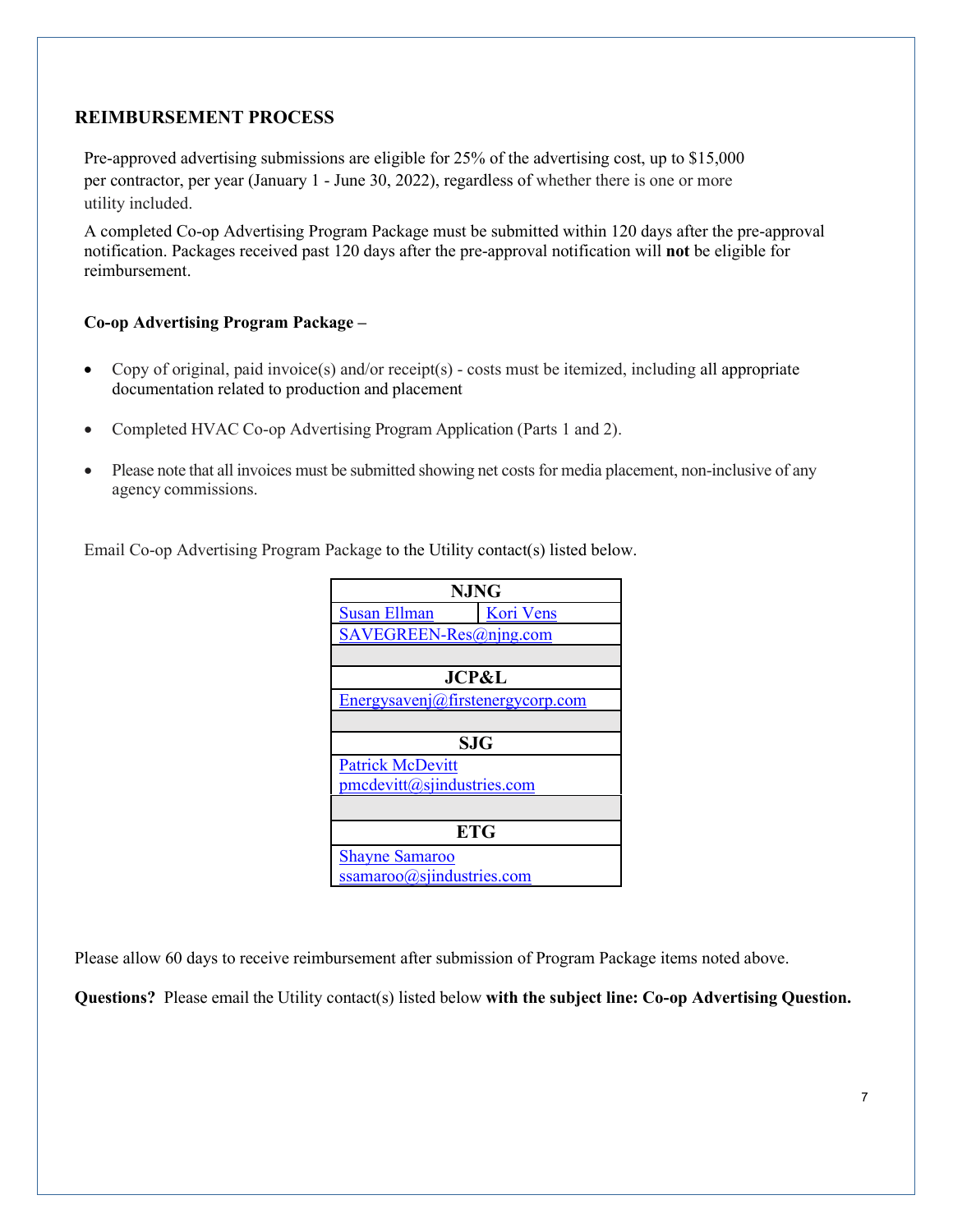### **HVAC CO-OP ADVERTISING PROGRAM APPLICATION - STEP 1**





A FirstEnergy Company





| <b>Contractor Information</b>   |             |                          |               |                     |      |
|---------------------------------|-------------|--------------------------|---------------|---------------------|------|
| Check All Utilities Applying to |             |                          |               |                     |      |
| <b>ETG</b><br>$\mathcal{L}$     | $\Box$ JCPL | $\Box$ NJNG              | $\square$ SJG |                     |      |
| Participating Contractor Name   |             | Tax ID Number (required) |               |                     |      |
| Address:                        |             | City:                    |               | State:<br><b>NJ</b> | Zip: |
| Email:                          |             | Phone:                   |               |                     |      |
| Contact:                        |             | Make Check Payable to:   |               |                     |      |

# **STEP 1:**

**COMPLETE THIS SECTION FOR PRE-APPROVAL & SUBMIT WITH PROPOSED CREATIVE MATERIALS. (PLEASE CONTACT UTILITY(S) FOR LOGO FILES.)**

| Pre-Approval Advertising Campaign Information |                                                   |                            |                |                  |                        |
|-----------------------------------------------|---------------------------------------------------|----------------------------|----------------|------------------|------------------------|
| Advertising<br><b>Tactic</b>                  | # of Placements or<br><b>Direct Mail Quantity</b> | <b>Publication/Station</b> | <b>Ad Size</b> | <b>Run Dates</b> | <b>Placement Costs</b> |
| $\Box$ Print                                  |                                                   |                            |                |                  | \$                     |
| □ Web Banner                                  |                                                   |                            |                |                  | \$                     |
| $\Box$ Social Media                           |                                                   |                            |                |                  | \$                     |
| □ Direct Mail                                 |                                                   |                            |                |                  | \$                     |
| $\Box$ Radio                                  |                                                   |                            |                |                  | \$                     |
| <b>Campaign Total:</b>                        |                                                   |                            | \$             |                  |                        |

**APPLICANT SIGNATURE** (Authorized Executive/Owner/Principal) **DATE**

By signing, I certify that I have read, understand and agree to the cooperative advertising guidelines and that all information on this form is true and correct. I understand that all advertisements must be pre-approved to be eligible for reimbursement.

|             | Utility Pre-approval Name(s) | <b>Approval Date</b> |
|-------------|------------------------------|----------------------|
| <b>JCPL</b> |                              |                      |
| NJNG        |                              |                      |
| <b>ETG</b>  |                              |                      |
| SJG         |                              |                      |